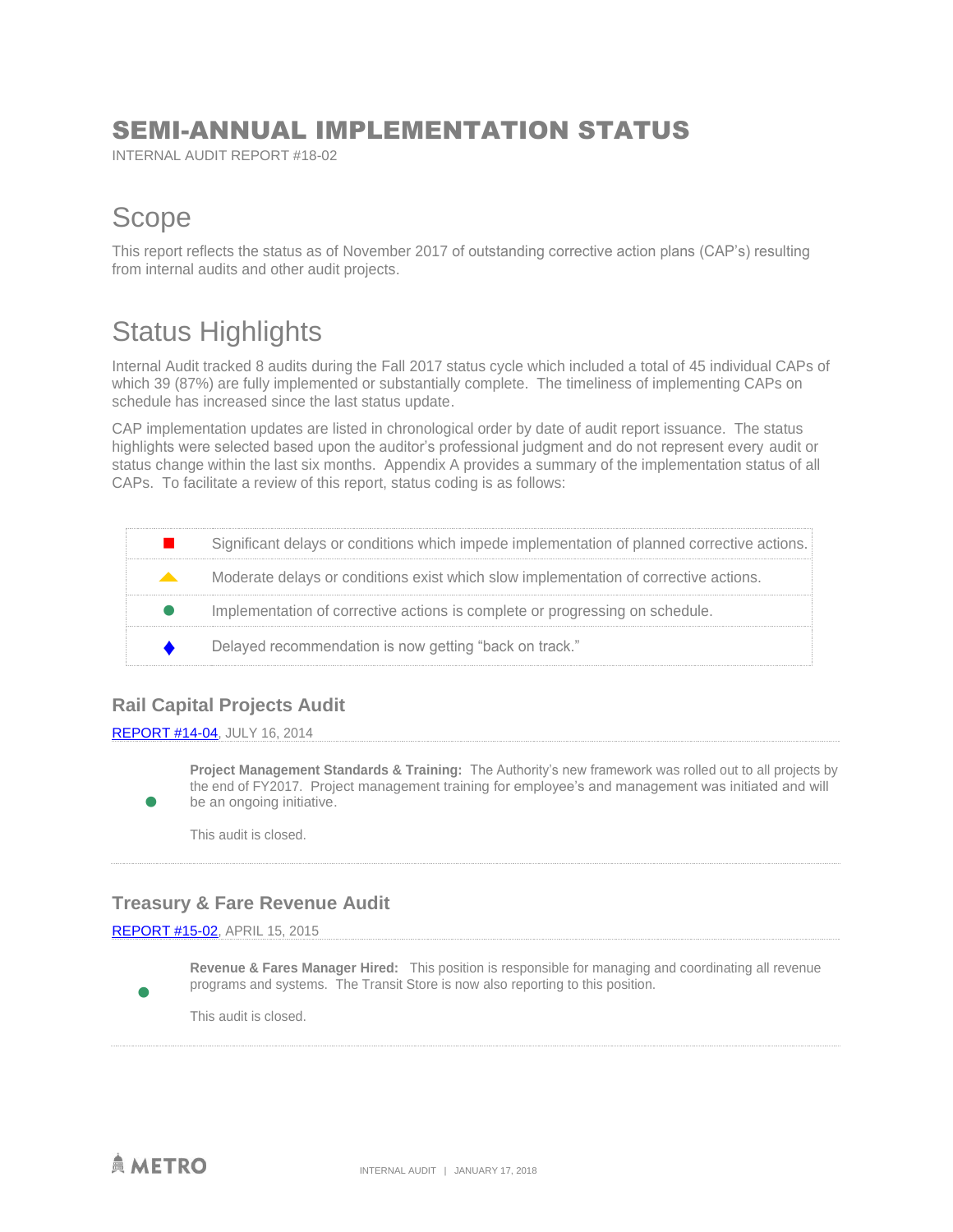#### **Investment Recovery Audit**

#### [REPORT #16-06,](https://www.capmetro.org/uploadedFiles/New2016/About_Capital_Metro/Financial_Transparency/Audit_Dcouments/Investment%20Recovery%20Report%2016-06%20Executive%20Summary.pdf) MAY 11, 2016

 $\bullet$ **Surplus Property Storage Leased:** As of September 1st, Real Estate entered a 5 year lease for 2500 square feet of space for storing surplus property.

#### **Fuel Controls Audit**

#### [REPORT #16-08](https://www.capmetro.org/uploadedFiles/Capmetroorg/About_Us/Finance_and_Audit/Fuel%20Audit%20Executive%20Summary.pdf), AUGUST 15, 2016

 $\bullet$ **System Access Audits Now Performed:** System access audits are being conducted monthly to monitor compliance with the service provider staffing changes procedures.

This audit is closed.

#### **Accounts Payable Audit**

#### [REPORT #17-02](https://www.capmetro.org/uploadedFiles/New2016/About_Capital_Metro/Financial_Transparency/Audit_Dcouments/17-02%20Accounts%20Payable%20Exec%20Summary.pdf), FEBRUARY 15, 2017



**Procurement of Segregation of Duty (SOD) Compliance Tools**: Capital Metro has procured a comprehensive security auditing tool that analyzes segregation of duties and provides continuous monitoring/tracking of database changes. Training/Testing is scheduled for January 2018.

#### **Professional Services Contract Audit**

[REPORT #17-05,](https://www.capmetro.org/uploadedFiles/New2016/About_Capital_Metro/Financial_Transparency/Audit_Dcouments/17-05-Professional-Services-Contracting-Exec-Summary.pdf) JUNE 14, 2017

 $\bullet$ **Enhanced Task Order Process Implemented**: A new process for task orders has been in place since October 1, 2017. This process requires Project Managers to provide additional information such as business case for any task order => \$75,000. This will be tested in Spring 2018.

### **Customer Call Center Audit**

[REPORT #17-04,](https://www.capmetro.org/uploadedFiles/New2016/About_Capital_Metro/Financial_Transparency/Audit_Dcouments/Customer%20Service%20Call%20Center.pdf) AUGUST 14, 2017

 $\bullet$ Limiting the ability to cancel a Customer Comment Report (CCR) in ServiceOne (the CCR software) to only Super Users is complete. Standard guidance has been drafted for Action Officer responsibilities. Awaiting completion of ServiceOne report functionality before rollout can occur.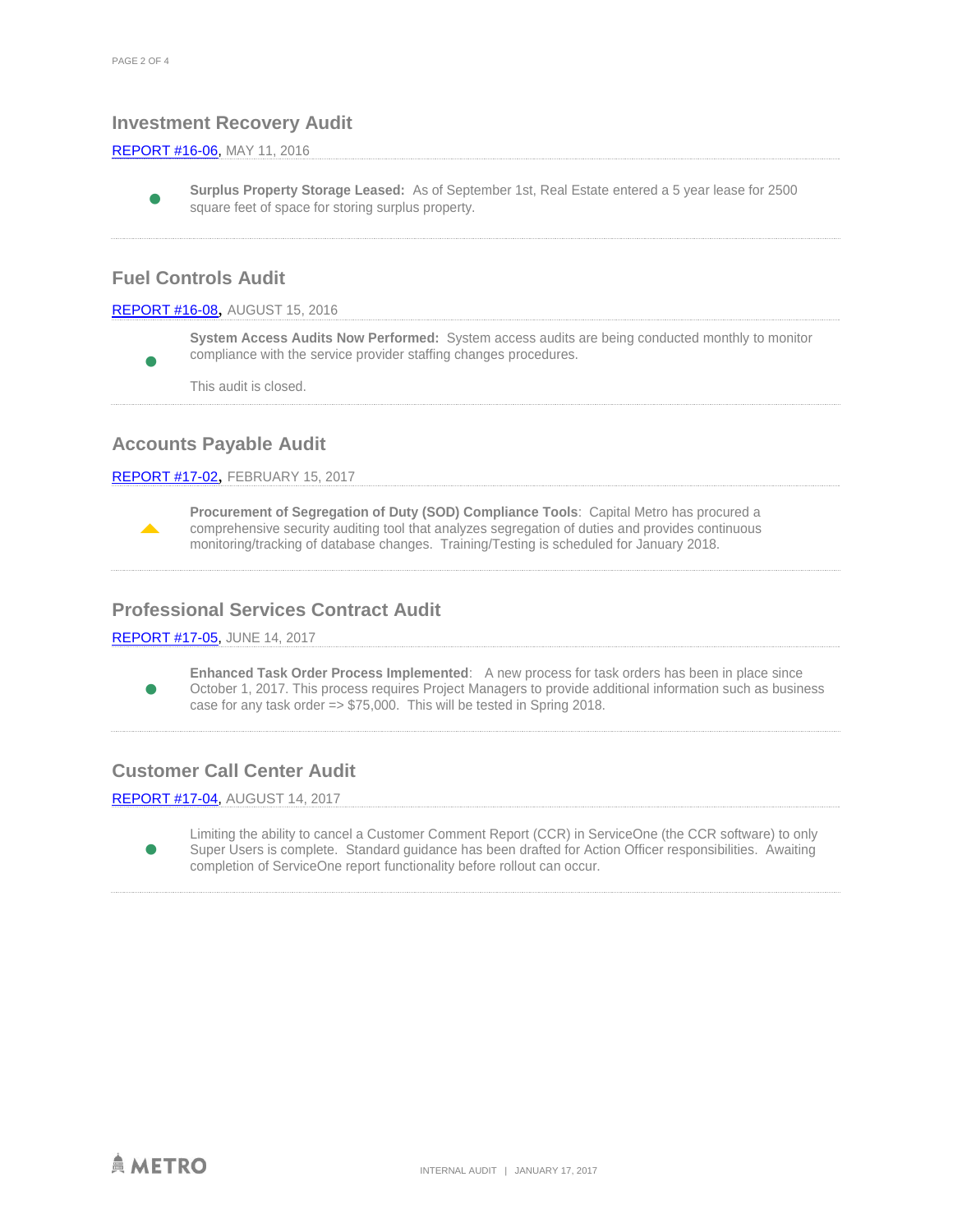## Why status updates are important

United States General Accountability Office (GAO) standards specify that management is responsible for "addressing the findings and recommendations of auditors, and for establishing and maintaining a process to track the status of such findings and recommendations."<sup>1</sup> Internal auditors are required to follow-up to determine whether appropriate corrective actions have been taken. 2

## **Closing**

Internal Audit is grateful to Capital Metro management and staff who have worked to implement improvements in controls and processes. Their cooperation and assistance is instrumental to the success of the Authority.

Regards, Paula Bishir-Jensen, CIA, CGAP, CFE Interim VP, Internal Audit

cc: Capital Metro Board of Directors Linda Watson, President / CEO Elaine Timbes, Deputy Chief Executive Officer and Chief Operating Officer Dottie Watkins, VP, Business Operations Reinet Marneweck, VP, Chief Financial Officer Kerri Butcher, Chief Counsel Ken Cartwright, VP, Capital Projects Donna Simmons, VP Administration & Risk Management Compliance Officer Joe Iannello, Chief Information Officer Muhammad Abdullah, Director Procurement Lea Sandoz, Controller Rafael Villarreal Jr., Director of Contract Oversight – Bus and Paratransit Services Jessica McHarg, Interim VP, Marketing and Communications

 $\overline{a}$ 

<sup>&</sup>lt;sup>1</sup> GAO-12-331G Government Auditing Standards, 2011 Revision, Section A1.08f: <http://www.gao.gov/assets/590/587281.pdf>

<sup>2</sup> GAO-12-331G Government Auditing Standards, 2011 Revision, Section 7.05.